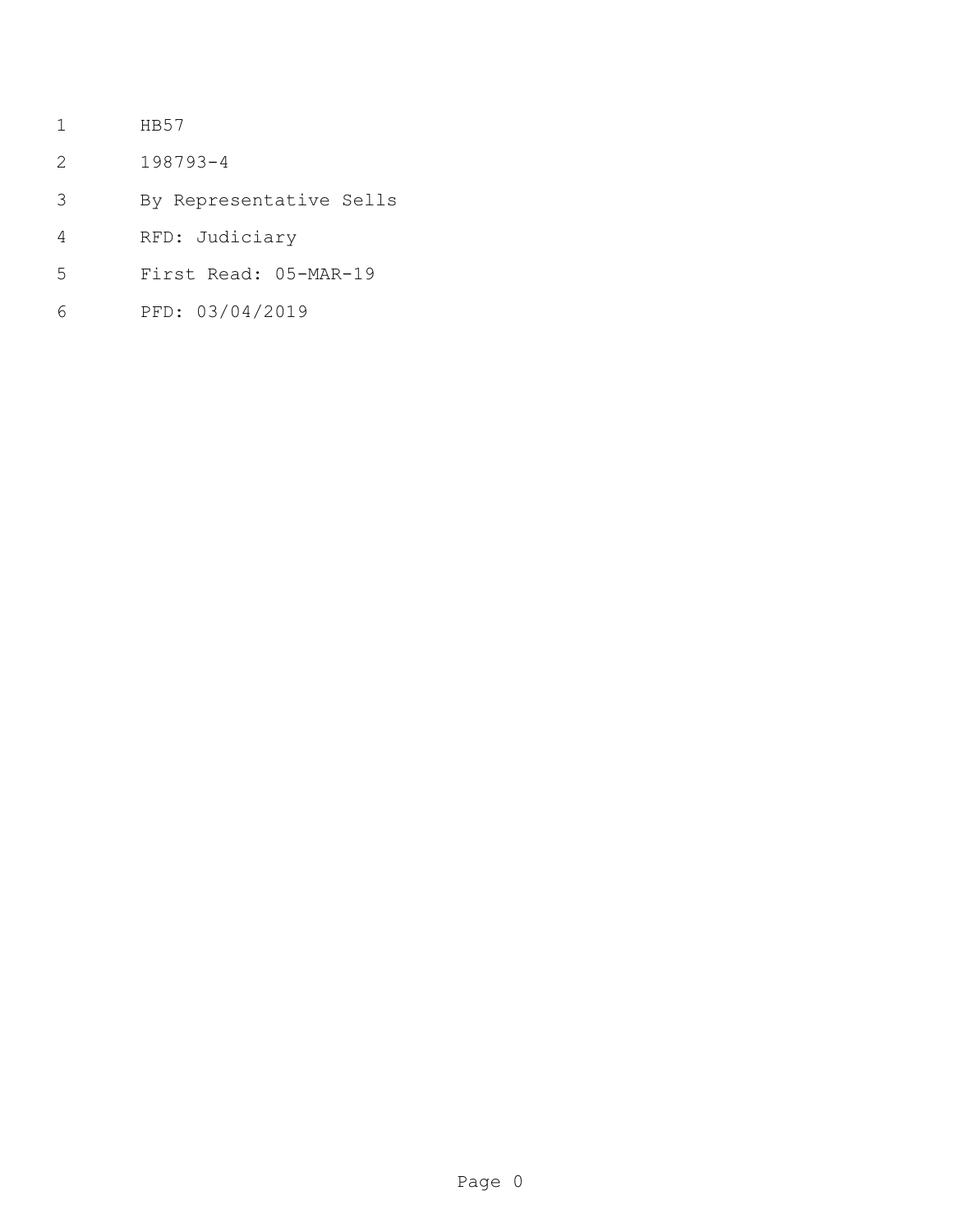HB57

ENROLLED, An Act,

 Relating to crimes and offenses; to add Section 13A-8-2.1 to the Code of Alabama 1975, to provide for the crime of aggravated theft by deception; to amend Sections 15-22-33, 15-22-54, and 17-3-30.1, Code of Alabama 1975, to provide sanctions for parole violations relating to aggravated 8 theft by deception; to provide that aggravated theft by deception is a crime of moral turpitude; and in connection therewith would have as its purpose or effect the requirement of a new or increased expenditure of local funds within the meaning of Amendment 621 of the Constitution of Alabama of 1901, now appearing as Section 111.05 of the Official Recompilation of the Constitution of Alabama of 1901, as amended. BE IT ENACTED BY THE LEGISLATURE OF ALABAMA: 17 Section 1. Section 13A-8-2.1 is added to the Code of Alabama 1975, to read as follows: 19 <br>  $$13A-8-2.1$ . (a) A person commits the crime of aggravated theft by deception if he or she does any of the following: (1) He or she commits a theft of foreign or domestic funds, cash, or cash equivalent, that includes, but is not

limited to, stocks, bonds, investments, or retirement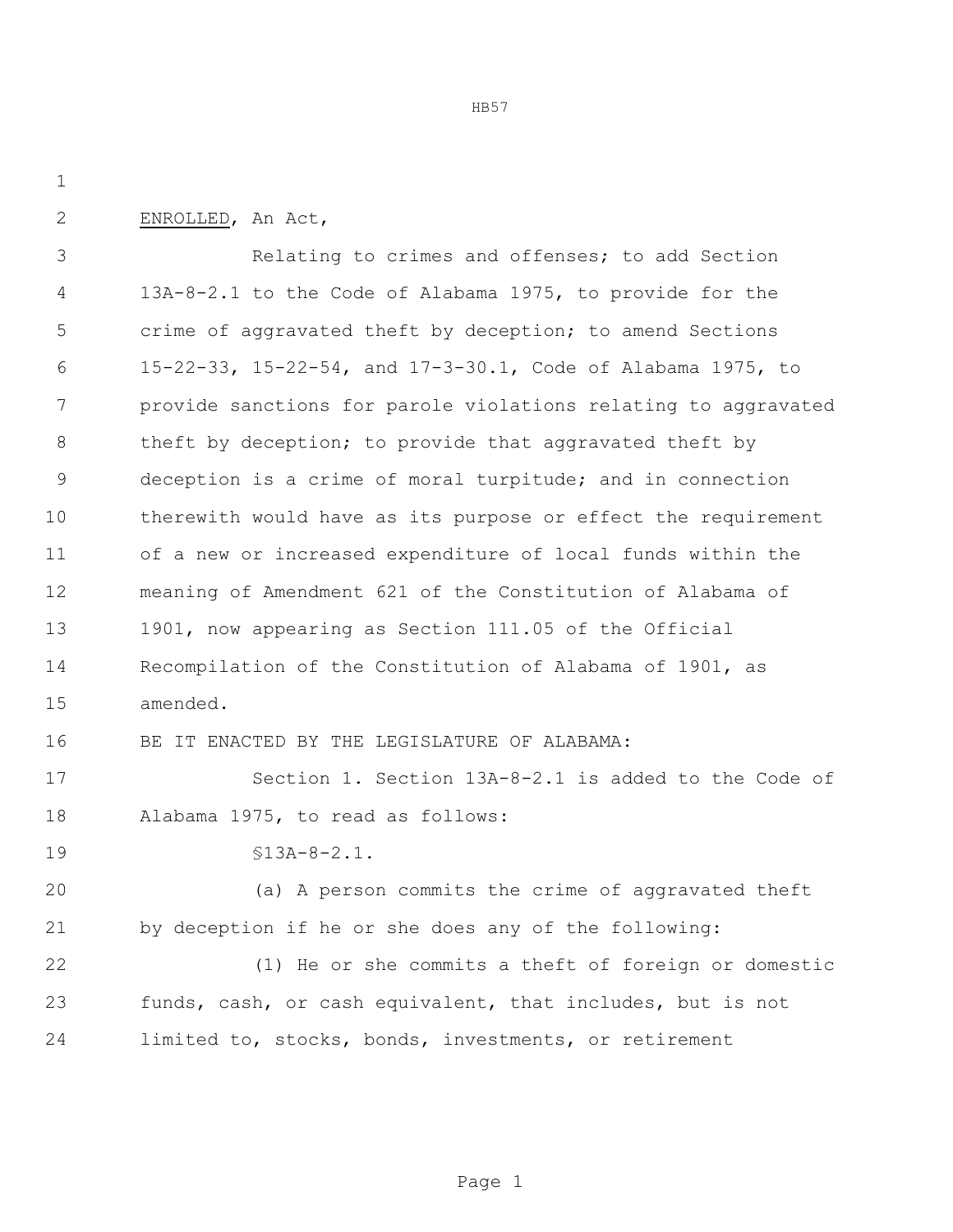accounts, that exceeds two hundred thousand dollars (\$200,000) in value, if obtained by deception.

HB57

 (2) He or she commits a theft of public funds or revenue of any state, county, or municipal government agency or department, or any governmental or political subdivision that exceeds one hundred thousand dollars (\$100,000) in value, if obtained by deception.

 (b) The limitations period for any prosecution under this section does not commence or begin to accrue until the discovery of the facts constituting the deception, after which the prosecution shall be commenced within six years.

 (c) Aggravated theft by deception is a felony with a range of punishment of five to 30 years' imprisonment and a fine of up to sixty thousand dollars (\$60,000) per violation.

 (d) Notwithstanding any other law, the maximum probation period shall not exceed 10 years unless otherwise authorized by law.

 (e) A conviction for aggravated theft by deception shall be treated as a Class A or Class B felony for purposes of Section 15-18-8.

 (f) A person may be charged with attempt, criminal solicitation, or criminal conspiracy to commit aggravated theft by deception if he or she engages in the conduct defined in Sections 13A-4-1, 13A-4-2, or 13A-4-3. A violation shall be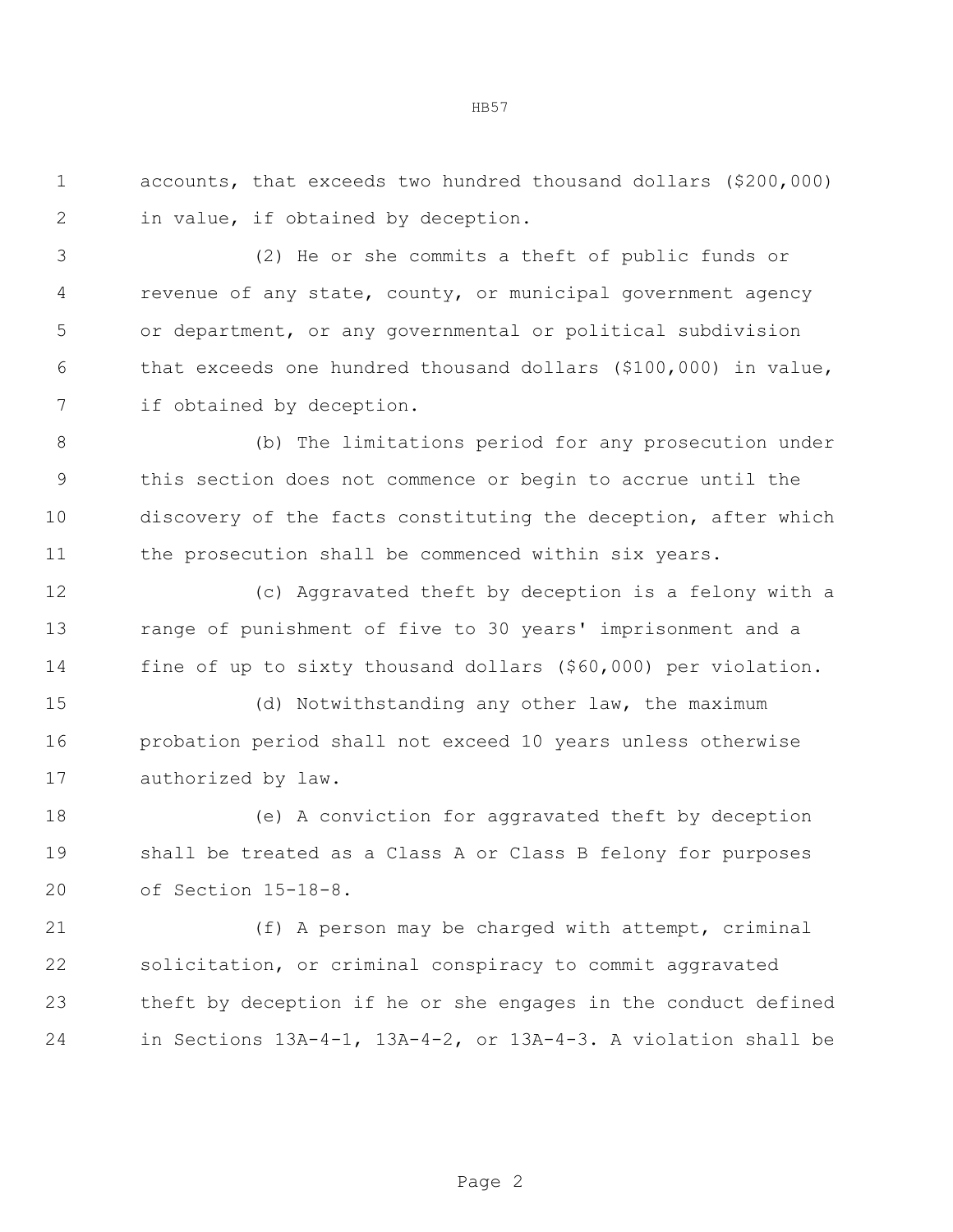punished the same as if the crime was completed pursuant to this section.

 Section 2. Sections 15-22-33, 15-22-54, and 17-3-30.1, Code of Alabama 1975, are amended to read as follows:

"§15-22-33.

 "No person released on parole shall be discharged from parole prior to the expiration of the full maximum term for which he or she was sentenced unless the Board of Pardons and Paroles chooses to discharge the parolee earlier based on review of the parolee under guidelines established pursuant to subdivision (6) of subsection (b) of Section 15-22-37 and the parolee was not convicted of a violent offense as defined in Section 12-25-32 or a violation of Section 13A-8-2.1. The Board of Pardons and Paroles, however, may relieve a prisoner on parole from making further reports and may permit such prisoner to leave the state or county if satisfied that this 18 is for the best interests of society.

"§15-22-54.

 "(a) The period of probation or suspension of execution of sentence shall be determined by the court and shall not be waived by the defendant, and the period of probation or suspension may be continued, extended, or terminated. However, except as provided in Section 32-5A-191 relating to ignition interlock requirements, in no case shall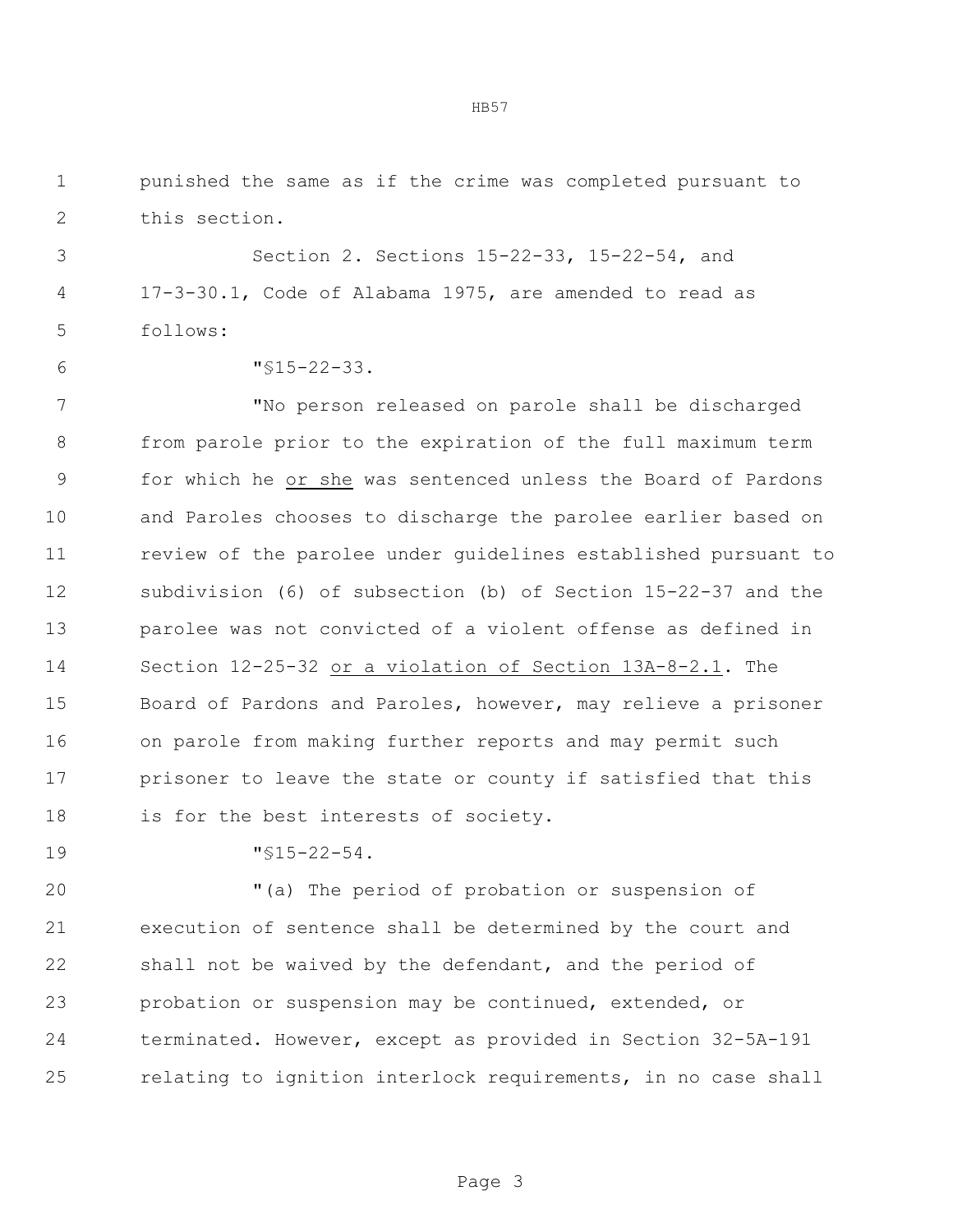the maximum probation period of a defendant guilty of a misdemeanor exceed two years, nor shall the maximum probation period of a defendant guilty of a felony exceed five years, except as provided in Section 13A-8-2.1. When the conditions of probation or suspension of sentence are fulfilled, the court shall, by order duly entered on its minutes, discharge the defendant.

8 The court granting probation may, upon the recommendation of the officer supervising the probationer, terminate all authority and supervision over the probationer prior to the declared date of completion of probation upon showing a continued satisfactory compliance with the conditions of probation over a sufficient portion of the 14 period of the probation. At least every two years, and after providing notice to the district attorney, the court shall review the probationer's suitability for discharge from probation supervision if the probationer has satisfied all financial obligations owed to the court, including restitution, and has not had his or her supervision revoked.

 "(c) At any time during the period of probation or suspension of execution of sentence, the court may issue a warrant and cause the defendant to be arrested for violating any of the conditions of probation or suspension of sentence, upon which the court shall hold a violation hearing. No probationer shall be held in jail awaiting such violation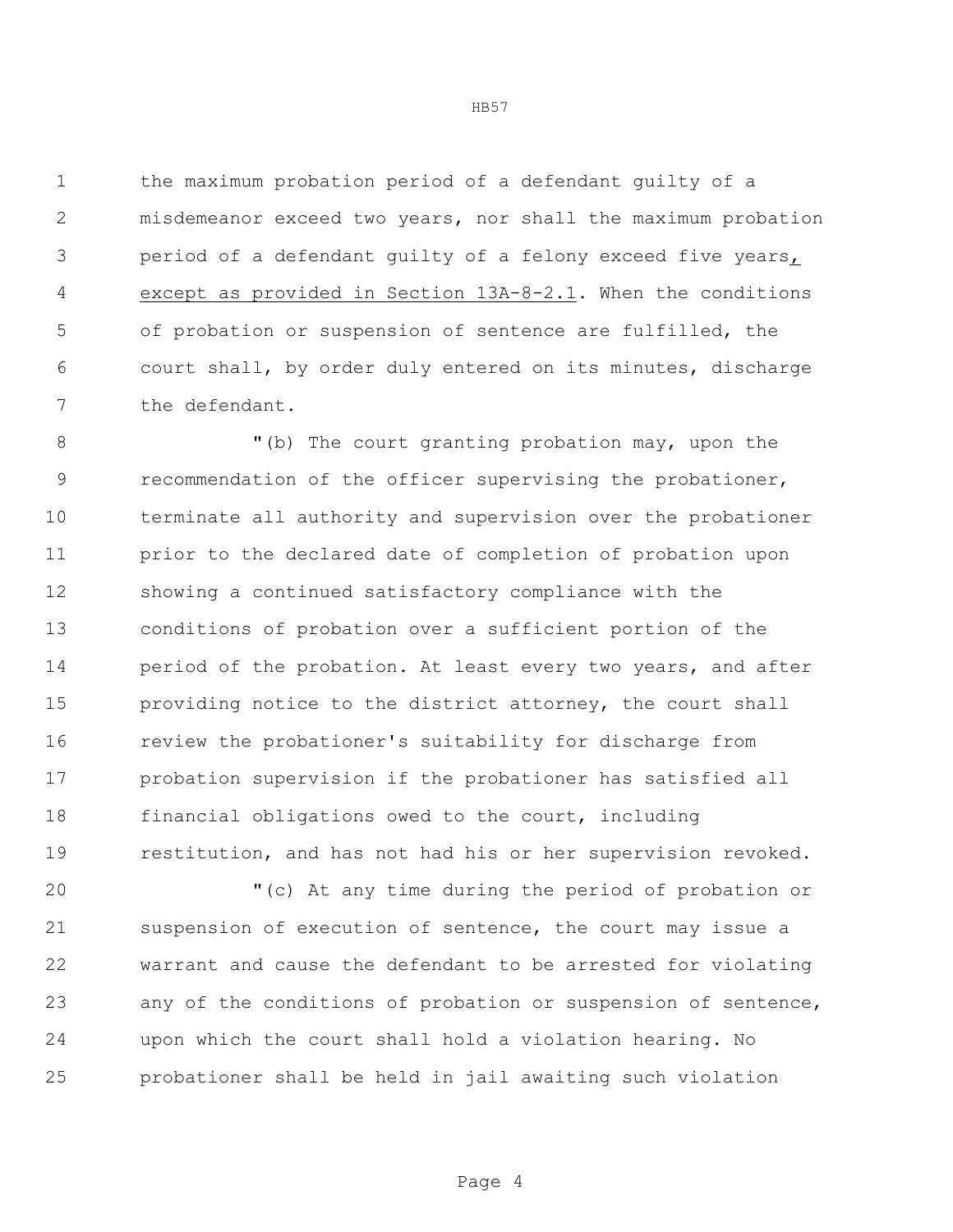hearing for longer than 20 business days, unless new criminal charges are pending. If the hearing is not held within the specified time, the sheriff shall release the probation violator unless there are other pending criminal charges. A judge shall have authority to issue a bond to a probationer for release from custody.

 "(d) Except as provided in Chapter 15 of Title 12, 8 any probation officer, police officer, or other officer with power of arrest, when requested by the probation officer, may arrest a probationer without a warrant. In case of an arrest without a warrant, the arresting officer shall have a written statement by the probation officer setting forth that the probationer has, in his or her judgment, violated the conditions of probation, and the statement shall be sufficient warrant for the detention of the probationer in the county 16 jail or other appropriate place of detention until the probationer is brought before the court. The probation officer shall forthwith report the arrest and detention to the court and submit in writing a report showing in what manner the probationer has violated probation.

 "(e) After conducting a violation hearing and finding sufficient evidence to support a probation violation, the court may revoke probation to impose a sentence of imprisonment, and credit shall be given for all time spent in custody prior to revocation. If the probationer was convicted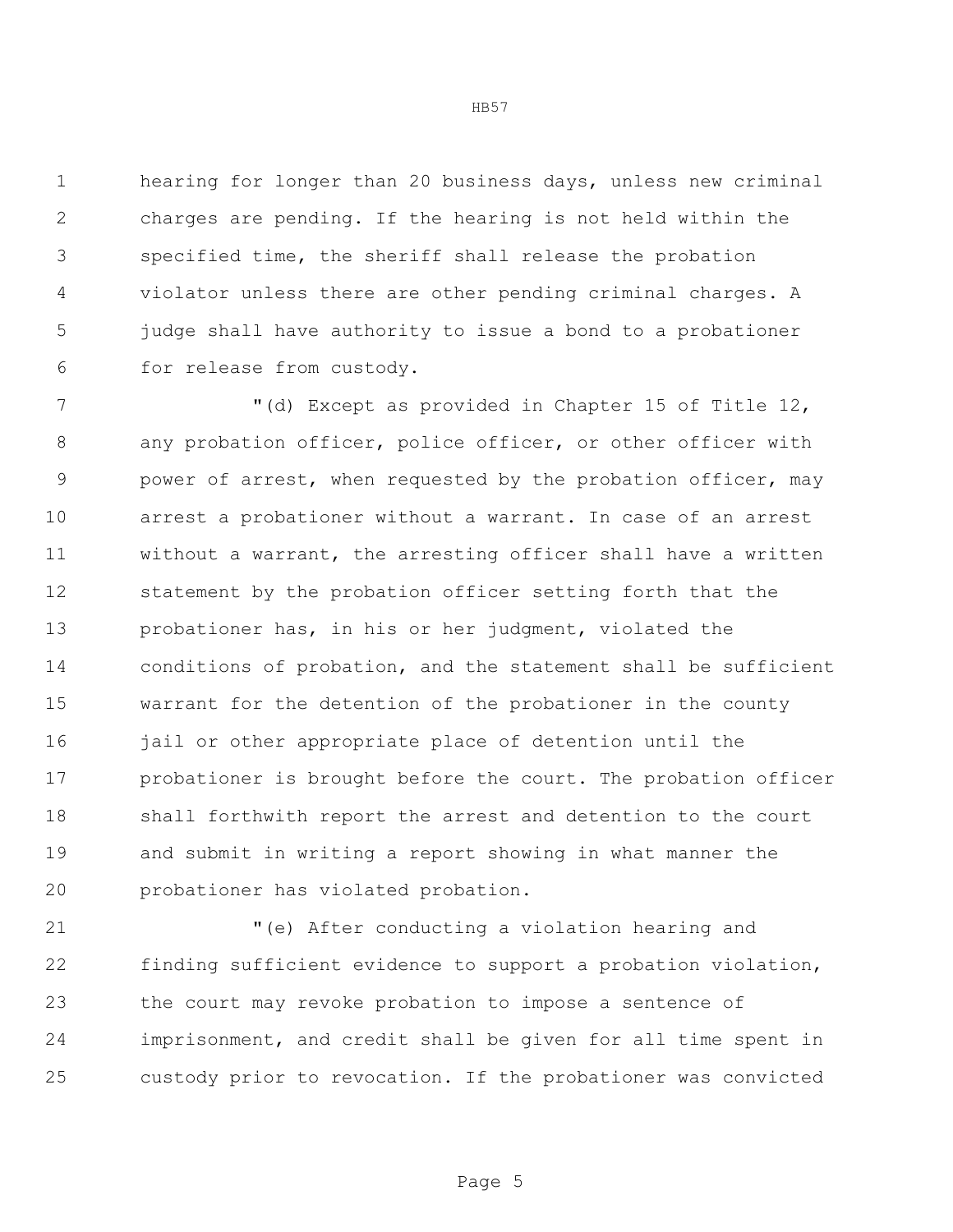of a Class D felony and his or her probation is revoked, the incarceration portion of any split sentence imposed due to revocation shall be limited to two years or one-third of the original suspended prison sentence, whichever is less. However, in all cases, excluding violent offenses defined pursuant to Section 12-25-32 and classified as a Class A 7 felony, and sex offenses<sub>7</sub> defined pursuant to Section 15-20A-5, and aggravated theft by deception offenses pursuant 9 to Section 13A-8-2.1, the court may only revoke probation as provided below:

 "(1) Unless the underlying offense is a violent offense as defined in Section 12-25-32 and classified as a Class A felony or an offense of aggravated theft by deception as defined in Section 13A-8-2.1, when a defendant under supervision for a felony conviction has violated a condition of probation, other than arrest or conviction of a new offense or absconding, the court may impose a period of confinement of no more than 45 consecutive days to be served in the custody 19 population of the Department of Corrections. By April 29, 2016, the Department of Corrections shall develop and implement a streamlined process to transport and receive the probationer into its custody population and shall identify and, if possible, implement policies aimed at reducing the administrative delays, if any, in transferring to the Department of Corrections the physical custody of the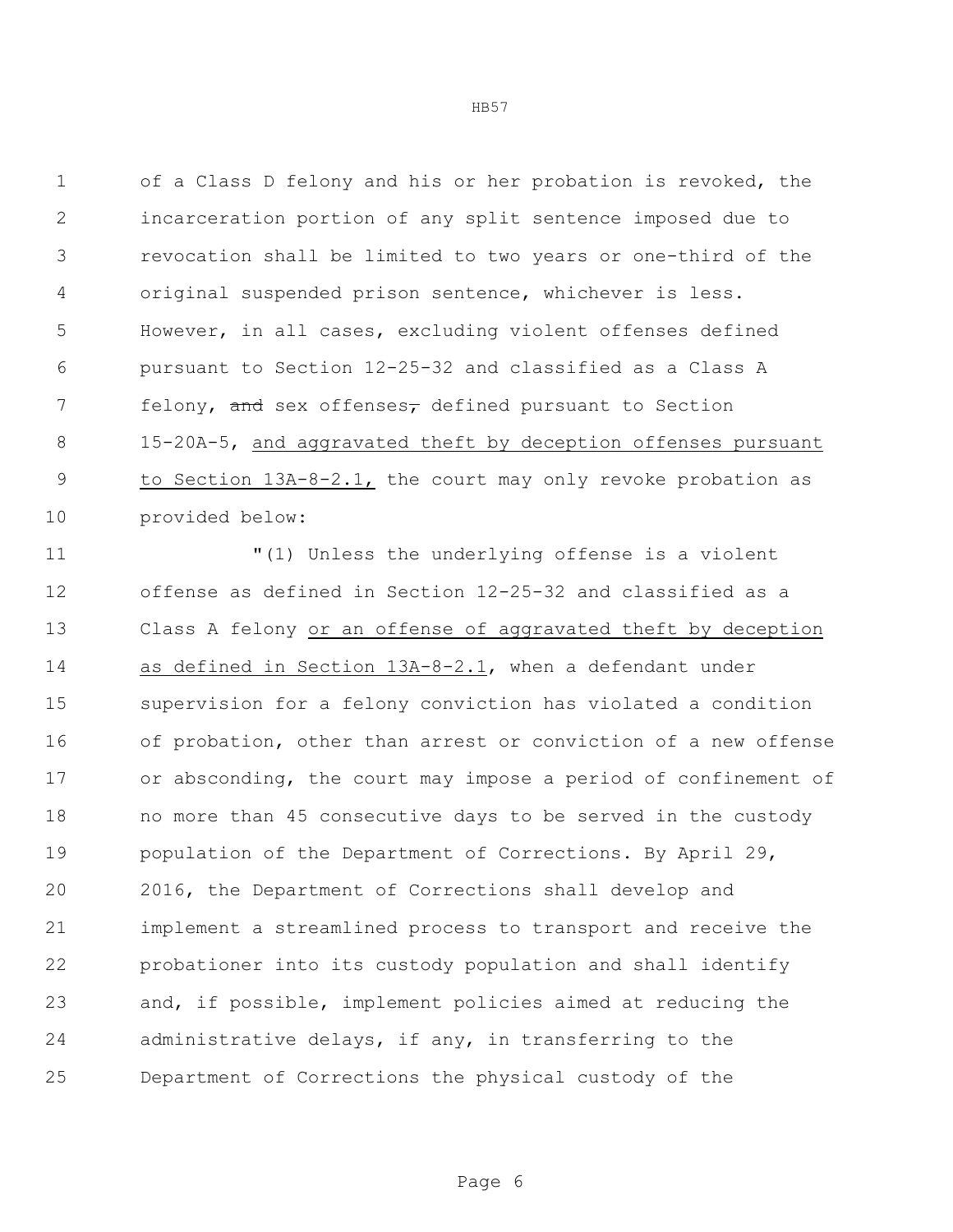probationer and those whose probation has been revoked. Such process shall be developed in cooperation with the Alabama Sheriffs' Association and the Association of County Commissions of Alabama. Such process shall include the most cost-effective method to process sanctioned probation violators for the maximum 45-day confinement period and shall provide that the Department of Corrections shall reimburse the state mileage rate, as determined by the Alabama Comptroller's Office, to the county for any state inmate sanctioned as a probation violator and transferred to or from a Department of Corrections facility by the county. Upon completion of the confinement period, the remaining probation period or suspension of sentence shall automatically continue upon the defendant's release from confinement. The court shall not revoke probation unless the defendant has previously received a total of three periods of confinement under this subsection. For purposes of revocation, the court may take judicial notice of the three total periods of confinement under this subsection. A defendant shall only receive three total periods of confinement under this subsection. The maximum 45-day term of confinement ordered under this subsection for a felony shall not be reduced by credit for time already served in the case. Any such credit shall instead be applied to the suspended sentence. In the event the time remaining on the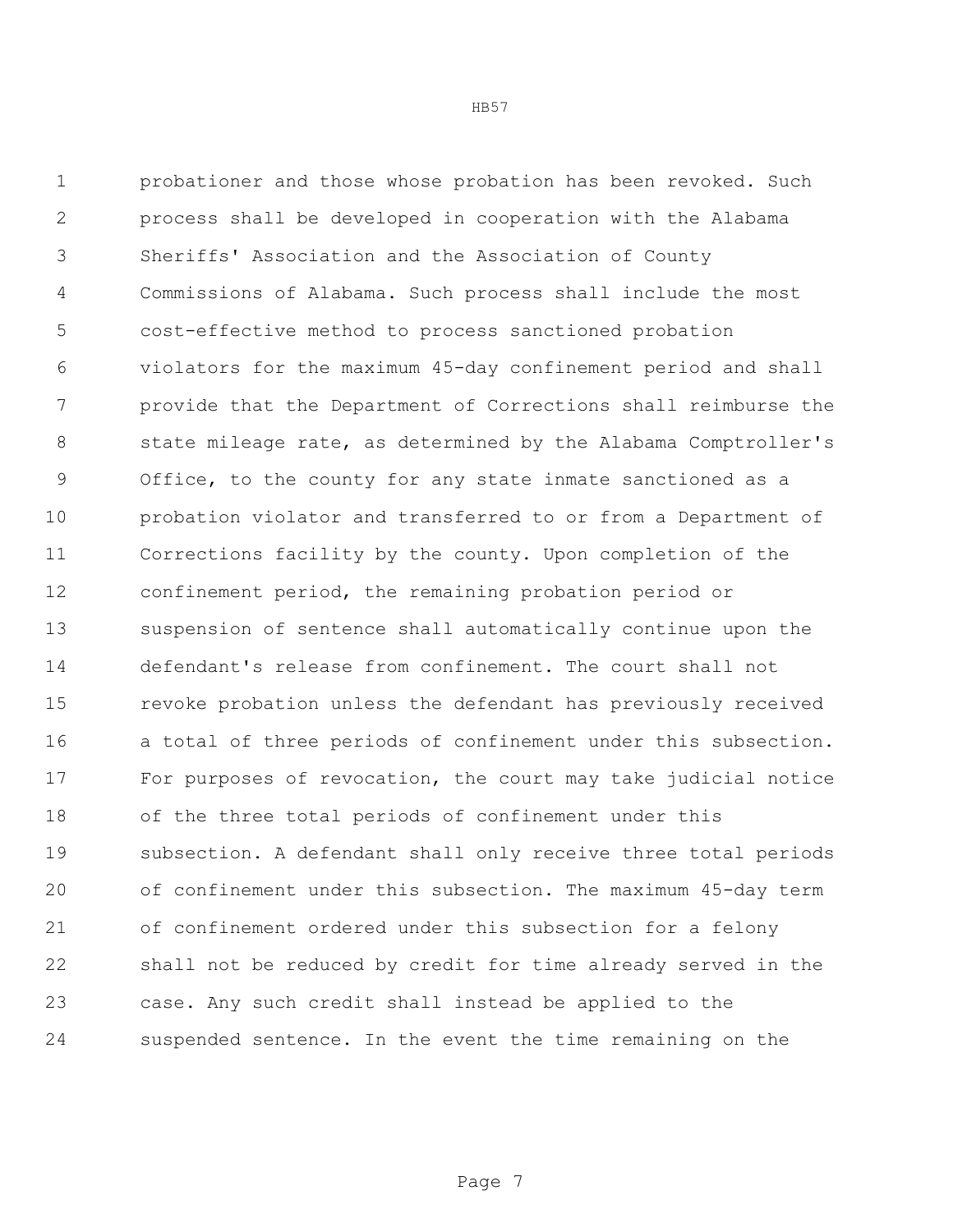imposed sentence is 45 days or less, the term of confinement shall be for the remainder of the defendant's sentence.

 "(2) The total time spent in confinement under this subsection shall not exceed the term of the defendant's original sentence.

 "(3) Confinement shall be immediate. The court shall be responsible for ensuring that the circuit clerk receives 8 the order revoking probation within five business days. The circuit clerk shall insure that the Department of Corrections receives necessary transcripts for imposing a period of confinement within five business days of its receipt of the court's order.

 "(4) If a probation violator, as described in subdivision (1), is presented to the county jail for confinement and the probation violator has a serious medical condition, the confinement of the probation violator creates a 17 security risk to the jail facility, or the jail is near, at, or over capacity, the sheriff may refuse to admit the probation violator. If while in custody of the county jail the probation violator develops a serious medical condition, the confinement of the probation violator creates a security risk to the facility, or the county jail reaches near, at, or overcapacity, the sheriff may release the probation violator upon notification to the probation officer and to the court who has jurisdiction over the probation violator. A sheriff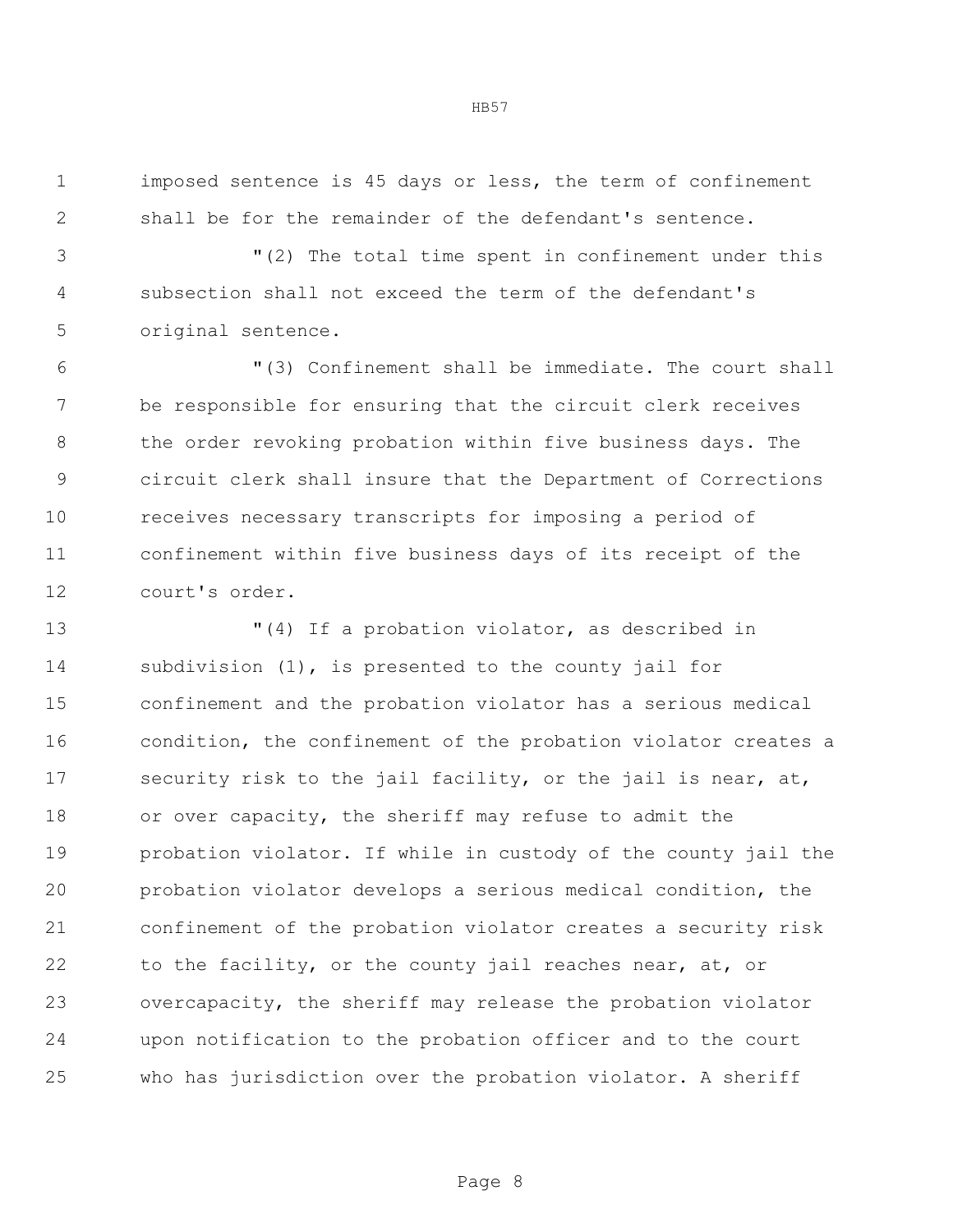and his or her staff shall be immune from liability for exercising discretion pursuant to Section 36-1-12 in refusing to admit a probation violator into the jail or releasing a probation violator from jail under the circumstances described above.

 "(f) In lieu of the provisions of subsections (c) through (e), when a probationer violates his or her probation terms and conditions imposed by the court, his or her probation officer may, after administrative review and approval by the officer's supervisor, require the probationer 11 to submit to behavioral treatment, substance abuse treatment, GPS monitoring, such other treatment as determined by the board or supervising officer, or a period of confinement in a consenting jail facility as specified in subdivision (10) of Section 15-22-52.

 "(g) Prior to imposing a sanction provided under subsection (f) and pursuant to subdivision (10) of Section 15-22-52, the probationer must first be presented with a violation report, with the alleged probation violations and supporting evidence noted. The probationer may file a motion with the court to conduct a probation violation hearing within 10 days. The probationer shall be given notice of the right to such hearing and advised of the right (i) to a hearing before the court on the alleged violation in person, with the right to present relevant witnesses and documentary evidence; (ii)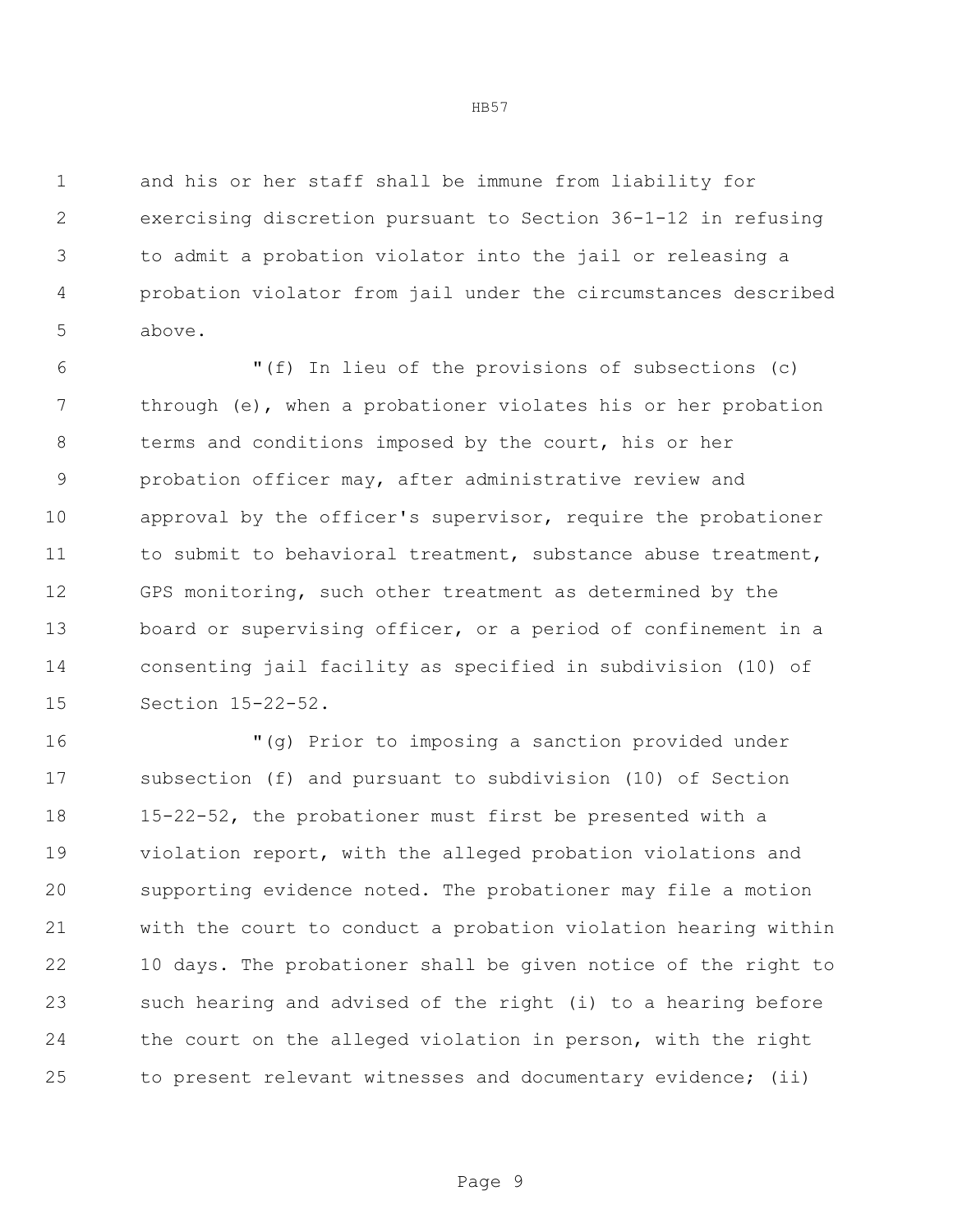to retain and have counsel at the hearing and that counsel will be appointed if the probationer is indigent; and (iii) to confront and cross examine any adverse witnesses. Upon the signing of a waiver of these rights by the probationer and the supervising probation officer, with approval of a supervisor, the probationer may be treated, monitored, or confined for the period recommended in the violation report and designated in 8 the waiver. However, the probationer shall have no right of review if he or she has signed a written waiver of rights as provided in this subsection.

 "(h) The board shall adopt guidelines and procedures to implement the requirements of this section, which shall include the requirement of a supervisor's approval prior to a supervising probation officer's exercise of the delegation of 15 authority authorized by subsection (f).

"§17-3-30.1.

 "(a) This section shall be known and may be cited as the Felony Voter Disqualification Act.

"(b)(1) The Legislature finds and declares that:

 "a. Article VIII of the Constitution of Alabama of 1901, now appearing as Section 177 of Article VIII of the Official Recompilation of the Constitution of Alabama of 1901, as amended, provides that Alabama citizens shall lose the right to vote when convicted of a crime only if the conviction was for a felony involving moral turpitude.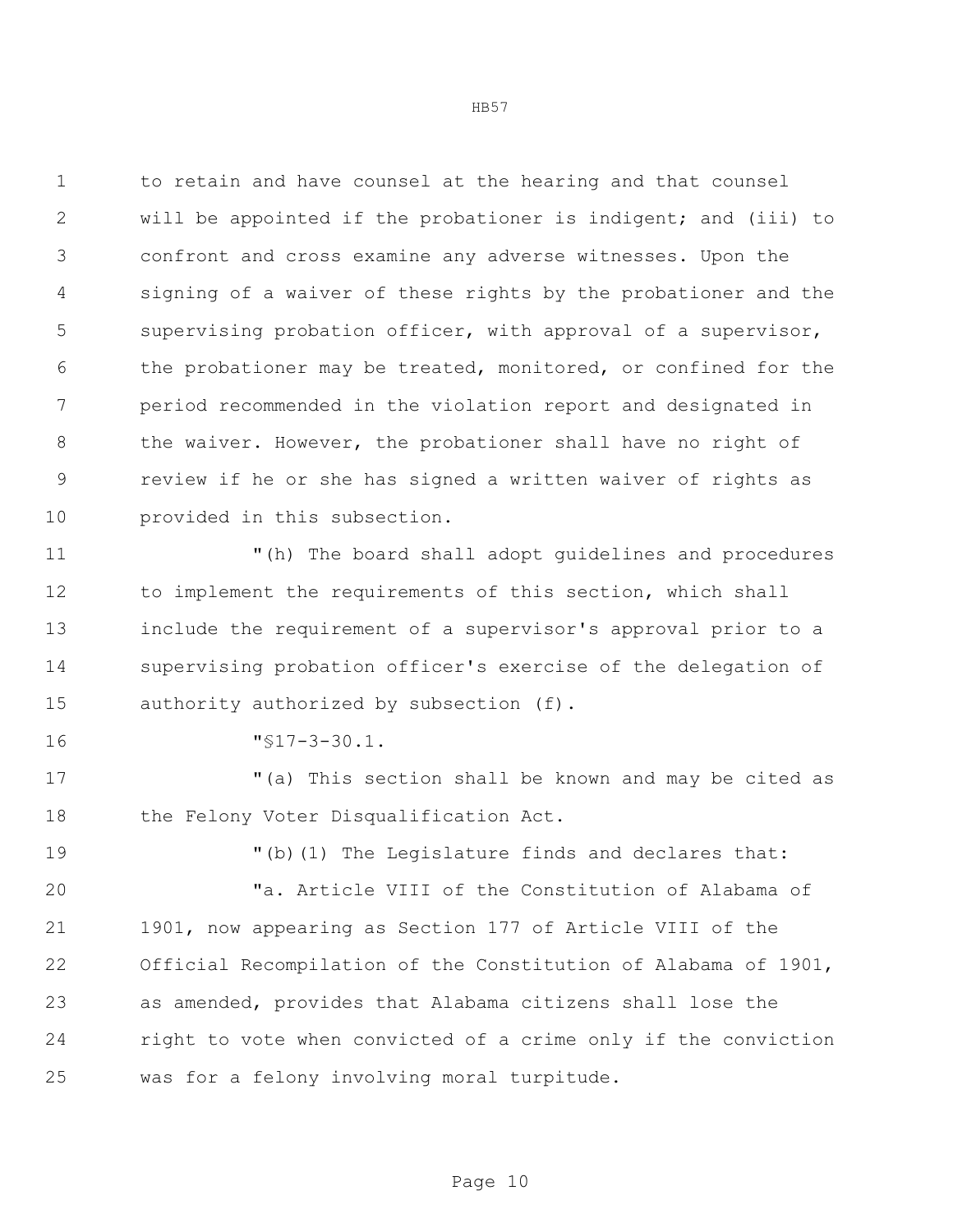"b. Under general law, there is no comprehensive list of felonies that involve moral turpitude which disqualify a person from exercising his or her right to vote. Neither individuals with felony convictions nor election officials have a comprehensive, authoritative source for determining if a felony conviction involves moral turpitude and is therefore a disqualifying felony.  $(2)$  The purposes of this section are: "a. To give full effect to Article VIII of the Constitution of Alabama of 1901, now appearing as Section 177 of Article VIII of the Official Recompilation of the Constitution of Alabama of 1901, as amended. "b. To ensure that no one is wrongly excluded from 14 the electoral franchise. "c. To provide a comprehensive list of acts that constitute moral turpitude for the limited purpose of disqualifying a person from exercising his or her right to vote. "(c) For purposes of Article VIII of the Constitution of Alabama of 1901, now appearing as Section 177 of Article VIII of the Official Recompilation of the Constitution of Alabama of 1901, as amended, a person is disqualified to vote by reason of conviction of a felony involving moral turpitude only when convicted of any of the following offenses in a degree constituting a felony: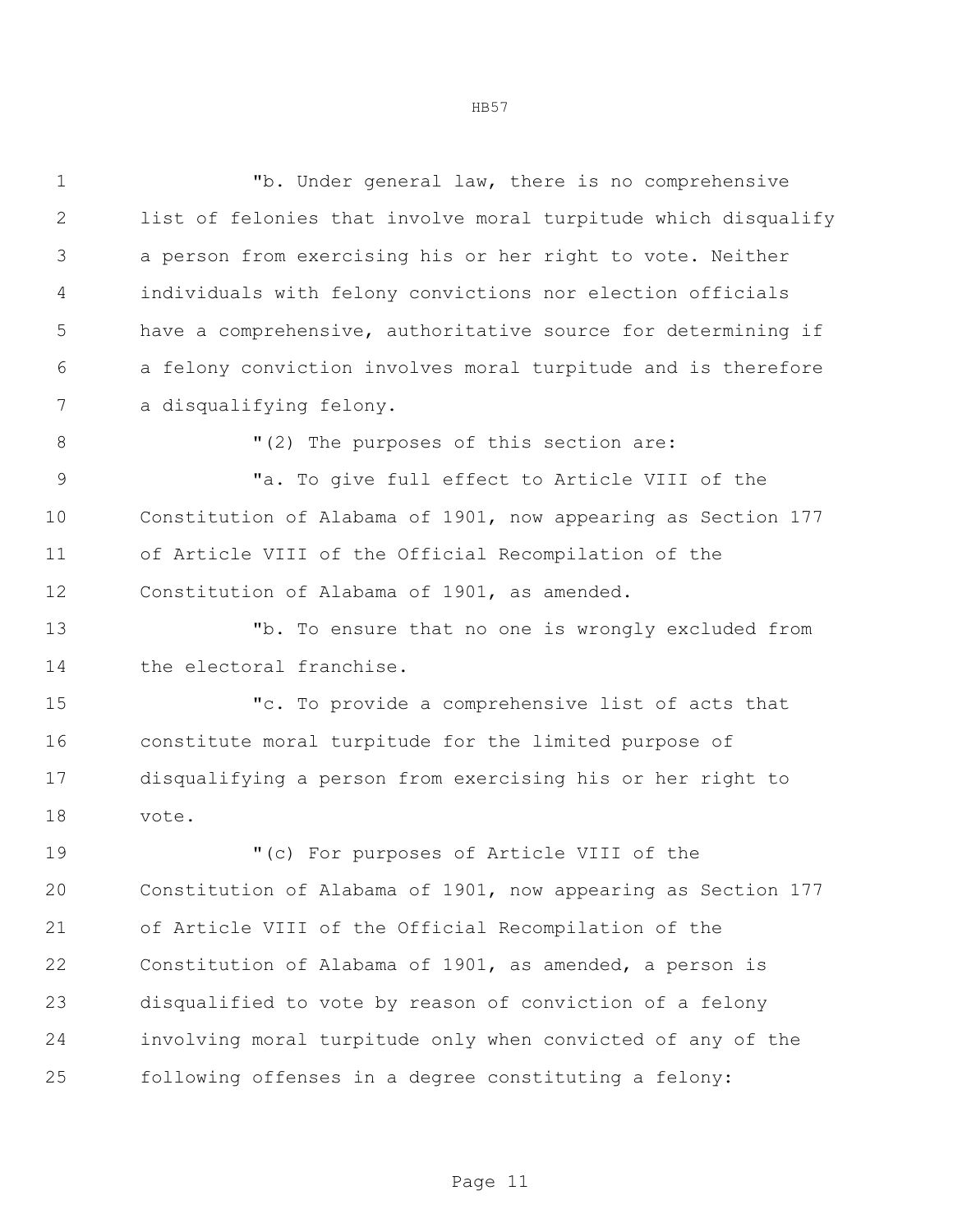"(1) Murder as defined in the following sections: "a. Subdivision (1) of subsection (a) of Section 13A-5-40. "b. Subdivision (2) of subsection (a) of Section 13A-5-40. "c. Subdivision (3) of subsection (a) of Section 13A-5-40. 8 "d. Subdivision (4) of subsection (a) of Section 13A-5-40. "e. Subdivision (5) of subsection (a) of Section 13A-5-40. "f. Subdivision (6) of subsection (a) of Section 13A-5-40. "g. Subdivision (7) of subsection (a) of Section 13A-5-40. "h. Subdivision (8) of subsection (a) of Section 13A-5-40. "i. Subdivision (9) of subsection (a) of Section 13A-5-40. "j. Subdivision (10) of subsection (a) of Section 13A-5-40. "k. Subdivision (11) of subsection (a) of Section 13A-5-40. "l. Subdivision (12) of subsection (a) of Section 13A-5-40.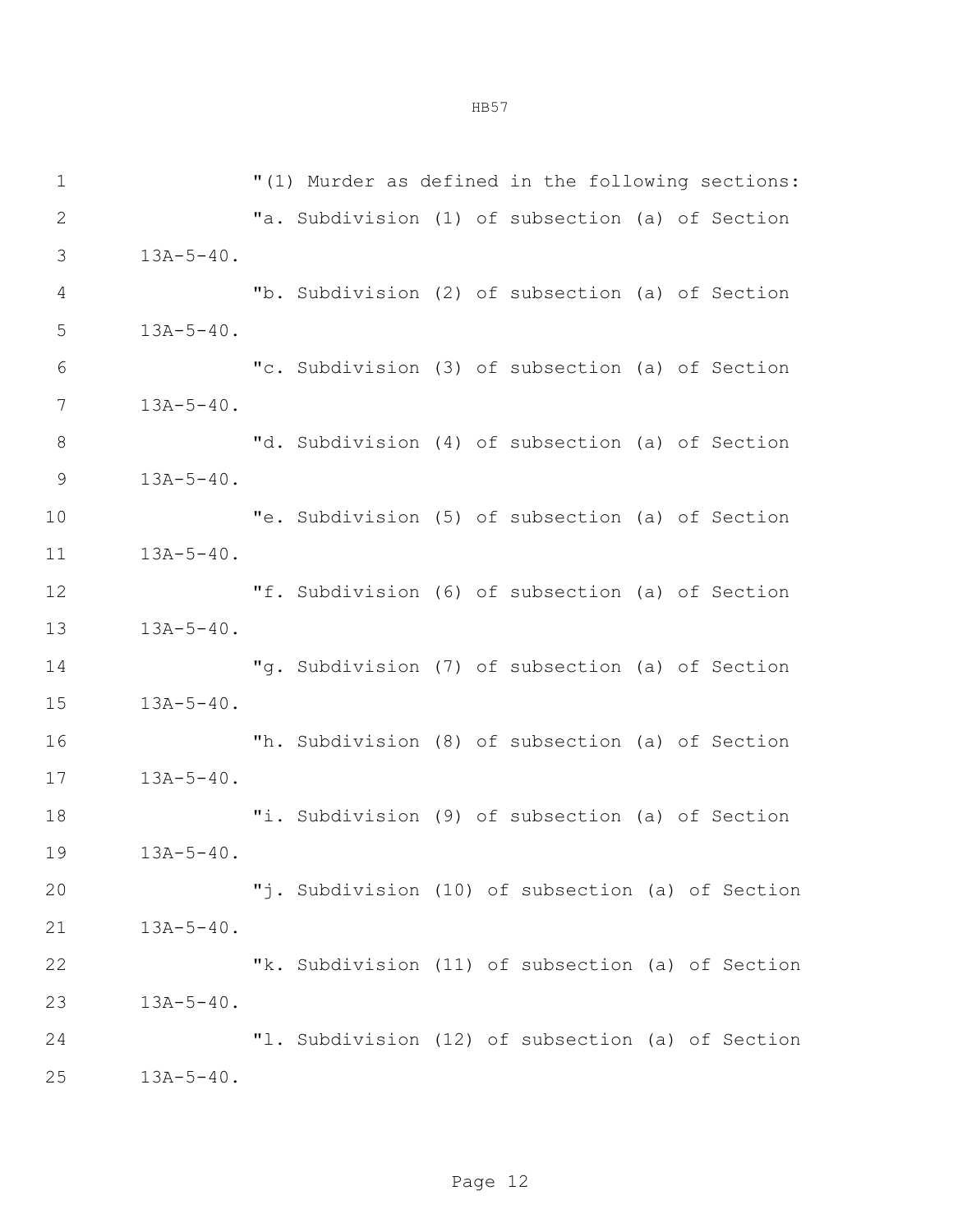"m. Subdivision (13) of subsection (a) of Section  $2 \t 13A-5-40.$  "n. Subdivision (14) of subsection (a) of Section 13A-5-40. "o. Subdivision (15) of subsection (a) of Section 13A-5-40. "p. Subdivision (16) of subsection (a) of Section 13A-5-40. "q. Subdivision (17) of subsection (a) of Section 13A-5-40. "r. Subdivision (18) of subsection (a) of Section 13A-5-40. "s. Subdivision (19) of subsection (a) of Section 13A-5-40. "t. Section 13A-6-2. "(2) Manslaughter as defined in Section 13A-6-3. "(3) Assault as defined in Section 13A-6-20, except for subdivision (5) of subsection (a) of Section 13A-6-20, and Section 13A-6-21. "(4) Kidnapping in the first degree as defined in Section 13A-6-43. "(5) Kidnapping in the second degree as defined in Section 13A-6-44. "(6) Rape as defined in Sections 13A-6-61 and 13A-6-62.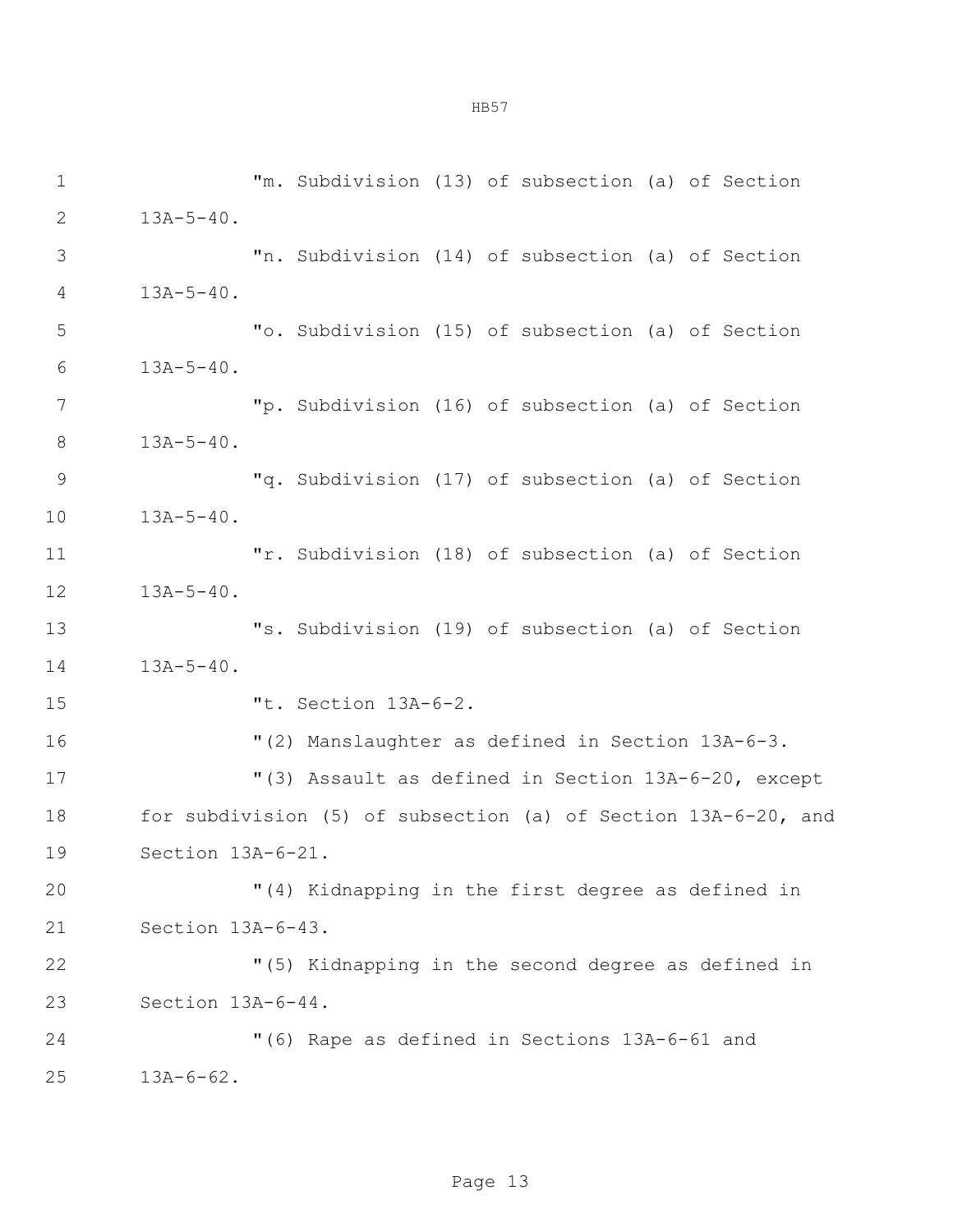"(7) Sodomy as defined in Sections 13A-6-63 and  $2 13A-6-64.$  "(8) Sexual torture as defined in Section 13A-6-65.1. "(9) Sexual abuse as defined in Sections 13A-6-66, 13A-6-67, and 13A-6-69.1. "(10) Enticing a child to enter a vehicle for immoral purposes as defined in Section 13A-6-69. "(11) Facilitating solicitation of unlawful sexual conduct with a child as defined in Section 13A-6-121. "(12) Electronic solicitation of a child as defined in Section 13A-6-122. "(13) Facilitating the on-line solicitation of a child as defined in Section 13A-6-123. "(14) Traveling to meet a child for an unlawful sex act as defined in Section 13A-6-124. "(15) Facilitating the travel of a child for an unlawful sex act as defined in Section 13A-6-125. "(16) Human trafficking as defined in Sections 13A-6-152 and 13A-6-153. "(17) Terrorism as defined in Section 13A-10-152. "(18) Soliciting or providing support for an act of terrorism as defined in Section 13A-10-153. "(19) Hindering prosecution of terrorism as defined in Section 13A-10-154.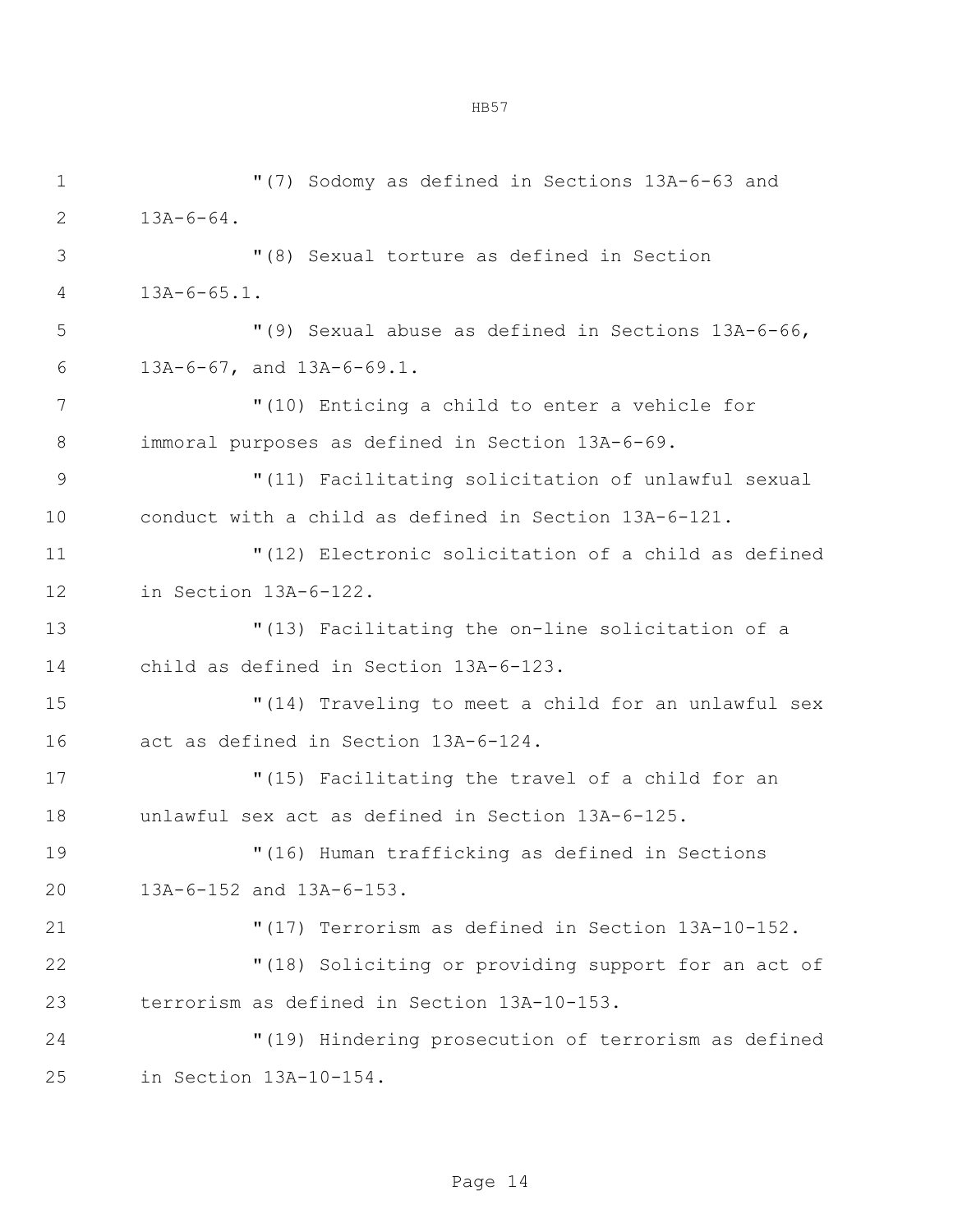"(20) Endangering the water supply as defined in Section 13A-10-171. "(21) Possession, manufacture, transport, or distribution of a destructive device or bacteriological or biological weapon as defined in Section 13A-10-193. "(22) Selling, furnishing, giving away, delivering, or distribution of a destructive device, a bacteriological weapon, or biological weapon to a person who is less than 21 years of age as defined in Section 13A-10-194. "(23) Possession, manufacture, transport, or distribution of a detonator, explosive, poison, or hoax device as defined in Section 13A-10-195. "(24) Possession or distribution of a hoax device represented as a destructive device or weapon as defined in subsection (c) of Section 13A-10-196. "(25) Attempt to commit an explosives or destructive device or bacteriological or biological weapons crime as defined in Section 13A-10-197. "(26) Conspiracy to commit an explosives or destructive device or bacteriological or biological weapons crime as defined in Section 13A-10-198. "(27) Hindrance or obstruction during detection, disarming, or destruction of a destructive device or weapon as defined in Section 13A-10-199.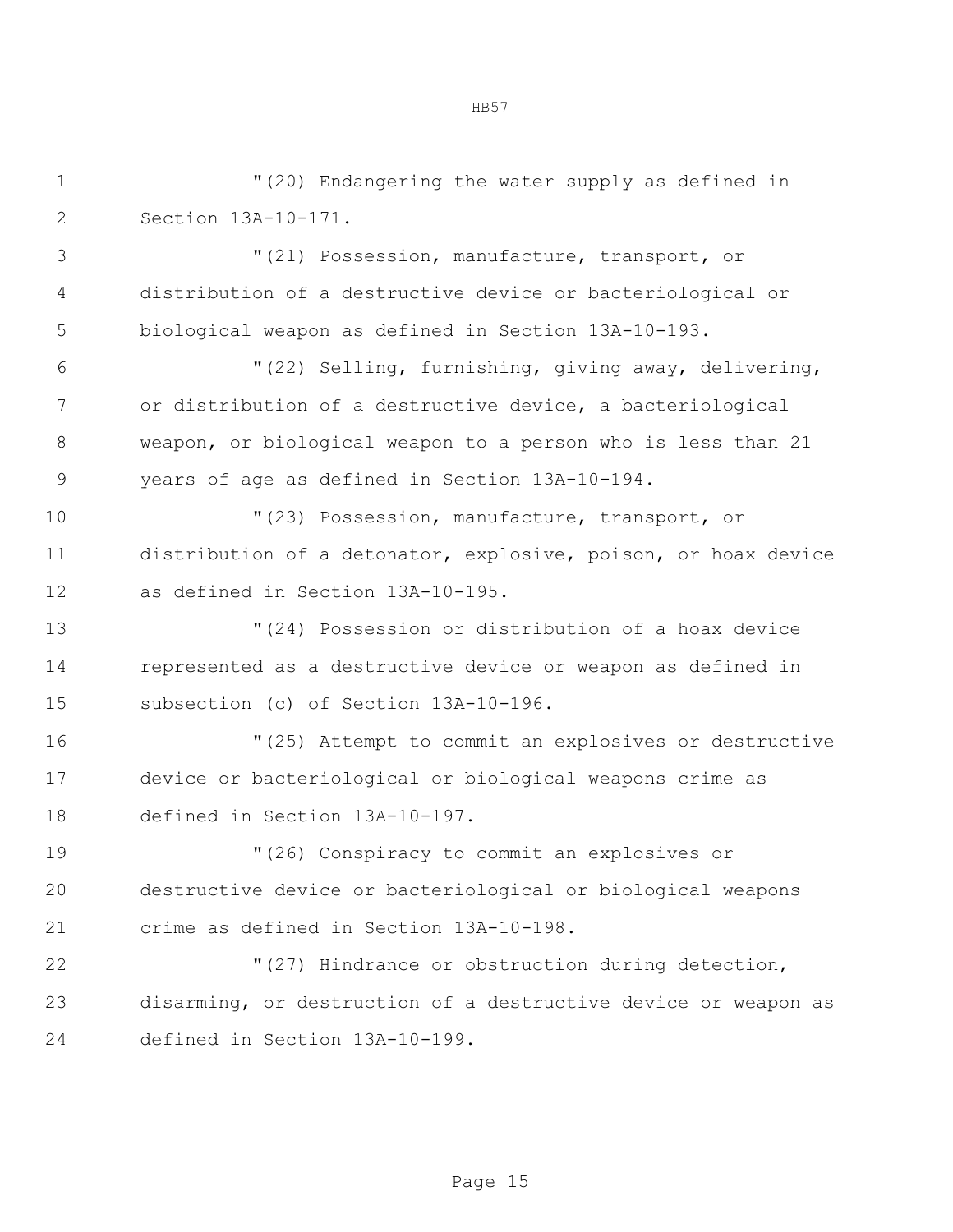| $\mathbf 1$  | "(28) Possession or distribution of a destructive              |  |  |  |  |
|--------------|----------------------------------------------------------------|--|--|--|--|
| $\mathbf{2}$ | device or weapon intended to cause injury or destruction as    |  |  |  |  |
| 3            | defined in Section 13A-10-200.                                 |  |  |  |  |
| 4            | "(29) Treason as defined in Section 13A-11-2.                  |  |  |  |  |
| 5            | "(30) Dissemination or public display of obscene               |  |  |  |  |
| 6            | matter containing visual depiction of persons under 17 years   |  |  |  |  |
| 7            | of age involved in obscene acts as defined in Section          |  |  |  |  |
| $8\,$        | $13A-12-191.$                                                  |  |  |  |  |
| 9            | "(31) Possession and possession with intent to                 |  |  |  |  |
| 10           | disseminate obscene matter containing visual depiction of      |  |  |  |  |
| 11           | persons under 17 years of age involved in obscene acts as      |  |  |  |  |
| 12           | defined in Section 13A-12-192.                                 |  |  |  |  |
| 13           | "(32) Parents or quardians permitting children to              |  |  |  |  |
| 14           | engage in production of obscene matter as defined in Section   |  |  |  |  |
| 15           | $13A-12-196.$                                                  |  |  |  |  |
| 16           | "(33) Production of obscene matter containing visual           |  |  |  |  |
| 17           | depiction of persons under 17 years of age involved in obscene |  |  |  |  |
| 18           | acts as defined in Section 13A-12-197.                         |  |  |  |  |
| 19           | "(34) Distribution, possession with intent to                  |  |  |  |  |
| 20           | distribute, production of obscene material, or offer or        |  |  |  |  |
| 21           | agreement to distribute or produce, as defined in Section      |  |  |  |  |
| 22           | $13A-12-200.2$ .                                               |  |  |  |  |
| 23           | "(35) Trafficking in cannabis, cocaine, or other               |  |  |  |  |
| 24           | illegal drugs or trafficking in amphetamine and                |  |  |  |  |
| 25           | methamphetamine as defined in Section 13A-12-231.              |  |  |  |  |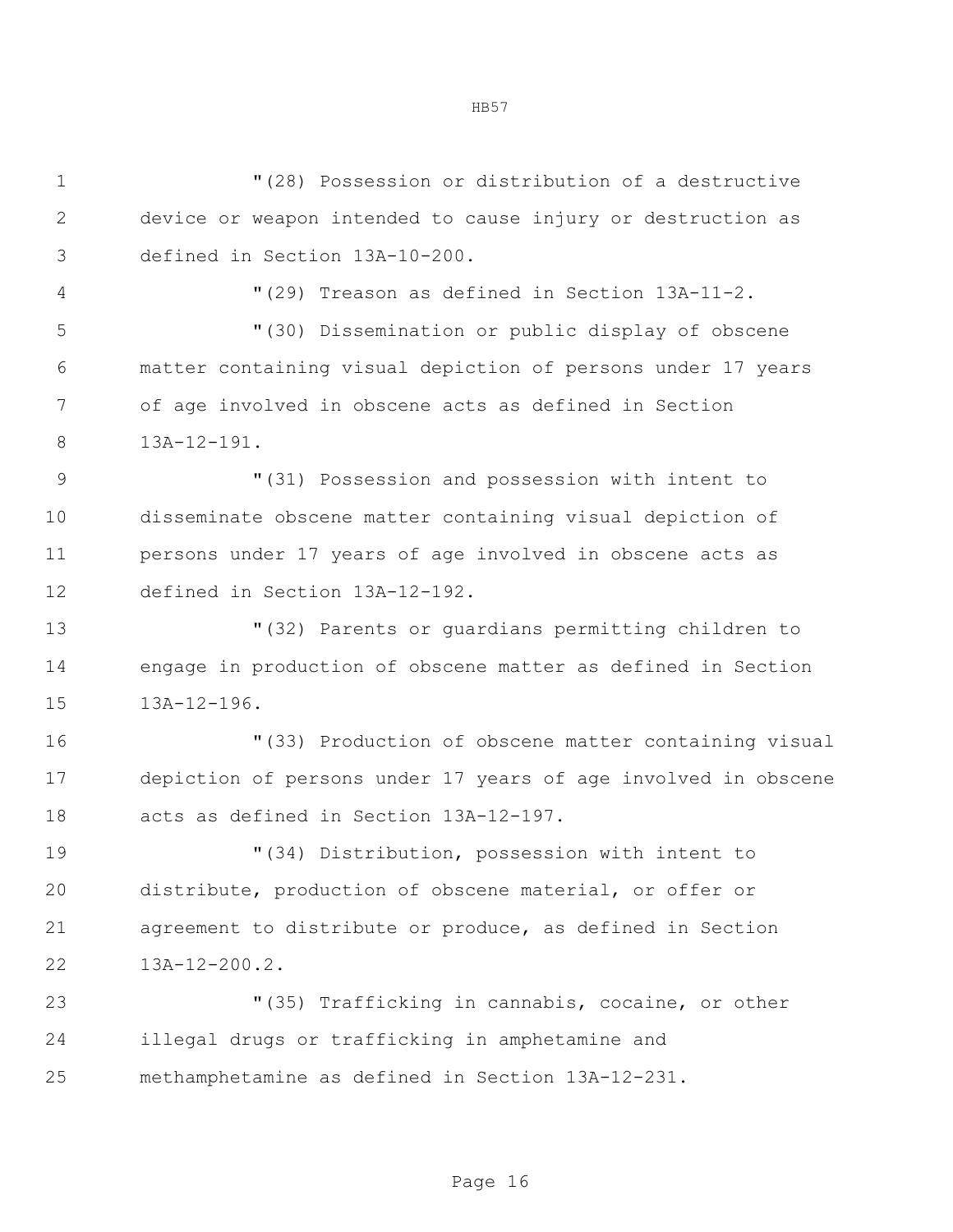| $\mathbf 1$   | "(36) Bigamy as defined in Section 13A-13-1.                    |  |  |  |
|---------------|-----------------------------------------------------------------|--|--|--|
| $\mathbf{2}$  | "(37) Incest as defined in Section 13A-13-3.                    |  |  |  |
| 3             | "(38) Torture or other willful maltreatment of a                |  |  |  |
| 4             | child under the age of 18 as defined in Section $26-15-3$ .     |  |  |  |
| 5             | "(39) Aggravated child abuse as defined in Section              |  |  |  |
| 6             | $26 - 15 - 3.1$ .                                               |  |  |  |
| 7             | "(40) Prohibited acts in the offer, sale, or                    |  |  |  |
| 8             | purchase of securities as defined in Section 8-6-17.            |  |  |  |
| $\mathcal{G}$ | "(41) Burglary as defined in Sections 13A-7-5 and               |  |  |  |
| 10            | $13A-7-6$ .                                                     |  |  |  |
| 11            | "(42) Aggravated theft by deception as defined in               |  |  |  |
| 12            | Section 13A-8-2.1.                                              |  |  |  |
| 13            | " <del>(42)</del> (43) Theft of property as defined in Sections |  |  |  |
| 14            | 13A-8-3 and 13A-8-4.                                            |  |  |  |
| 15            | "(43) (44) Theft of lost property as defined in                 |  |  |  |
| 16            | Sections 13A-8-7 and 13A-8-8.                                   |  |  |  |
| 17            | " <sup>(44</sup> ) (45) Theft of trademarks or trade secrets as |  |  |  |
| 18            | defined in Section 13A-8-10.4.                                  |  |  |  |
| 19            | " <sup>(45)</sup> (46) Robbery as defined in Sections 13A-8-41, |  |  |  |
| 20            | 13A-8-42, and 13A-8-43.                                         |  |  |  |
| 21            | "(46) (47) Forgery as defined in Sections 13A-9-2               |  |  |  |
| 22            | and 13A-9-3.                                                    |  |  |  |
| 23            | " $(47)$ (48) Any crime as defined by the laws of the           |  |  |  |
| 24            | United States or by the laws of another state, territory,       |  |  |  |
| 25            | country, or other jurisdiction, which, if committed in this     |  |  |  |
|               |                                                                 |  |  |  |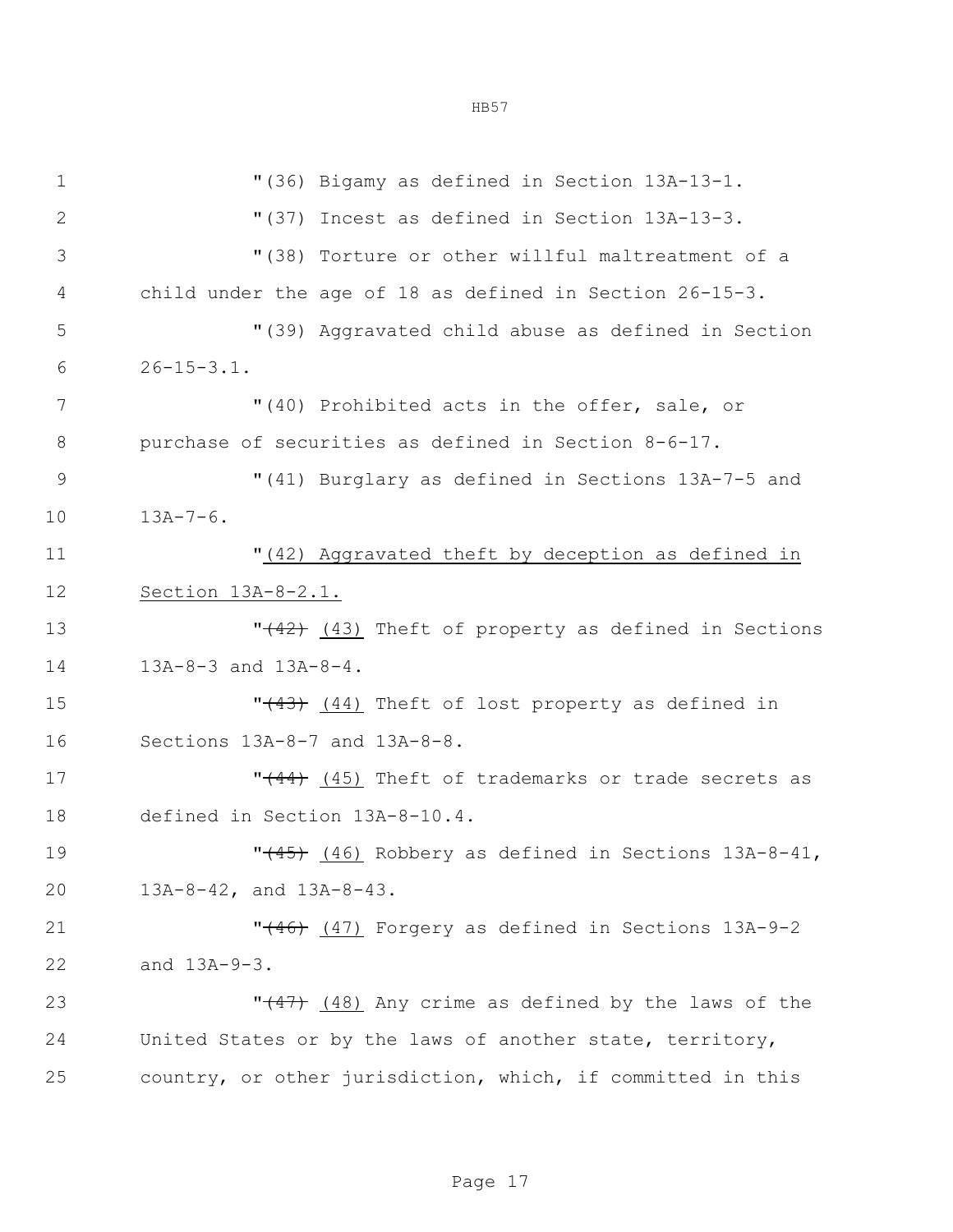state, would constitute one of the offenses listed in this subsection.

 "(d) Nothing in this section shall be interpreted as determining moral turpitude for any purpose other than disqualifying a person from exercising his or her right to vote.

 "(e) The felonies involving moral turpitude listed in subsection (c) are the only felonies for which a person, upon conviction, may be disqualified from voting. Additional felonies may be added to the list in subsection (c) only by amendment to this section."

 Section 3. Although this bill would have as its purpose or effect the requirement of a new or increased expenditure of local funds, the bill is excluded from further requirements and application under Amendment 621, now appearing as Section 111.05 of the Official Recompilation of the Constitution of Alabama of 1901, as amended, because the bill defines a new crime or amends the definition of an existing crime.

 Section 4. This act shall become effective on the first day of the third month following its passage and approval by the Governor, or its otherwise becoming law.